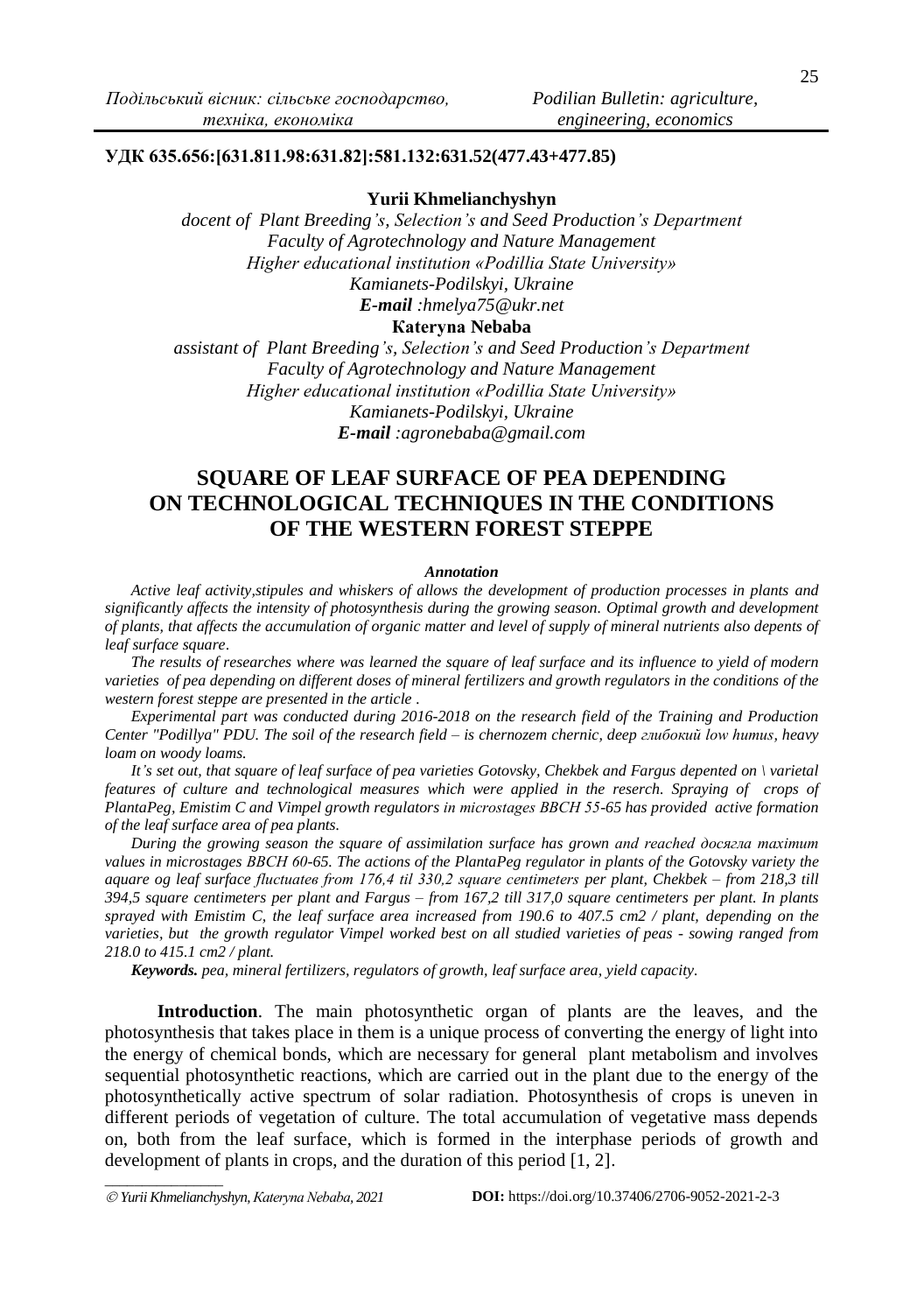| Випуск 35. 2021            | <i>Issue 35, 2021</i> |
|----------------------------|-----------------------|
| Сільськогосподарські науки | Agricultural sciences |

The leaf area square of crops and photosynthetic potential are closely related. The active activity of leaves, stipules and whiskers of pea allows the production processes in the plant during the growing season. Natural factors such as light, temperature, soil moisture, the level of supply of mineral nutrients have a significant impact on the accumulation of organic matter and the intensity of photosynthesis [3].

**Analysis of recent research and publications.** According to the results of research by L. Yeremko, V. Gangur, O. Kyrychko, D. Sokyrko [7] it is established that one of the way of increasing of general productivity of plants is to enhance their photosynthetic activity. Therefore, it is necessary to increase the utilization rate of solar radiation. This can be achieved by increasing the size of the leaf surface of plants, extending the duration of active leaf activity, adjusting the density of standing plants.

A. Nichiporovich, E. Koshkin [8, 9] tells that in the initial period of plant growth the leaf area increases to the flowering phase, and then begins to decrease in later phases due to the formation of productive organs. To improve the performance of the photosynthetic apparatus, it is important to consider the factor of mineral fertilizers and plant growth regulators. The study of the influence of plant growth regulators on the formation of the optimal leaf surface area and photosynthetic potential of pea crops in the Western Forest-Steppe is a topical issue today [10].

**The goal of the reserch** was to identify the dependence of the formation of the leaf surface area of pea plants on the level of fertilizer with different doses of mineral fertilizers and growth regulators in the Western Forest-Steppe.

**Methodology of the research.** Field research was conducted during 2016-2018 in the research field of the Training and Production Center "Podillya" of the Higher Education Institution "Podilsk State University", which were laid in the research ten-crop rotation.

The soil of the experimental field is typical chernozem, deep low-humus heavy loam on forest-like loams. According to the research of the Department of Agriculture, Soil Science and Plant Protection it is established that the research area is characterized by the following agrophysical and agrochemical properties of the soil: the density of the solid phase of the soil layer 0-30 cm is 2.55-2.62 g / m3; pH of aqueous and saline suspensions and hydrolytic acidity by the Kappen method in the modification of CINAO (GOST 26212-91). Thus, the pH of water in the upper layer is: 6.8 a, hydrolytic acidity is 0.70 mg-eq./100 g of soil. The humus content of the Turin humus content in the CINAO modification (GOST 26213-84) in the upper horizon is 3.39%. Density of folding - 1,17-1,25 g / m3; total porosity - 51.6-54.7%, nitrogen content (according to Cornfield) - 13.6-14.2, phosphorus and potassium according to Chirikov (DSTU-4115-2002) - 15.7-16.4 and 22, 4-26.3 mg per 100 g of soil, respectively. Absorption capacity at the level of 20-25 mg-eq./100 g of soil.

The sown area of the elementary plot was 50 m2, the accounting area was 48 m2. Predecessor - winter wheat. Tillage was carried out generally for the Forest-Steppe zone of Ukraine.

Seeds were sown with a grain seeder, the usual row method with a row spacing of 15 cm, with a seed wrapping depth of 5-6 cm and a sowing rate of 1.2 million / ha of similar seeds for all varieties of peas we studied. After sowing on the 2nd day, the sown area was rolled with a ring roller. The research was carried out according to the scheme in a three-factor field experiment by the method of randomized split sites. Repetition of variants four times [11].

| Factor A: variety | Factor B: enrichment           | Factor C: growth regulators                    |  |  |  |
|-------------------|--------------------------------|------------------------------------------------|--|--|--|
| $A_1$ - Gotovsky, | $B_1 - P_{30}K_{45}$ (control) | $C_1$ – without regulators of growth (control) |  |  |  |
| $A_2$ - Fargus    | $B_2 - N_{15}P_{30}K_{45}$     | $C_2$ – Emistim C, 30 ml / he                  |  |  |  |
| $A_3$ - Chekbek   | $B_3 - N_{30}P_{30}K_{45}$     | $C_3$ – PlantaPeh, 25 g/he                     |  |  |  |
|                   | $B_4 - N_{45}P_{30}K_{45}$     | $C_4 - V$ ympel, 30 ml/he                      |  |  |  |

**Table 1. Scheme of field experiment**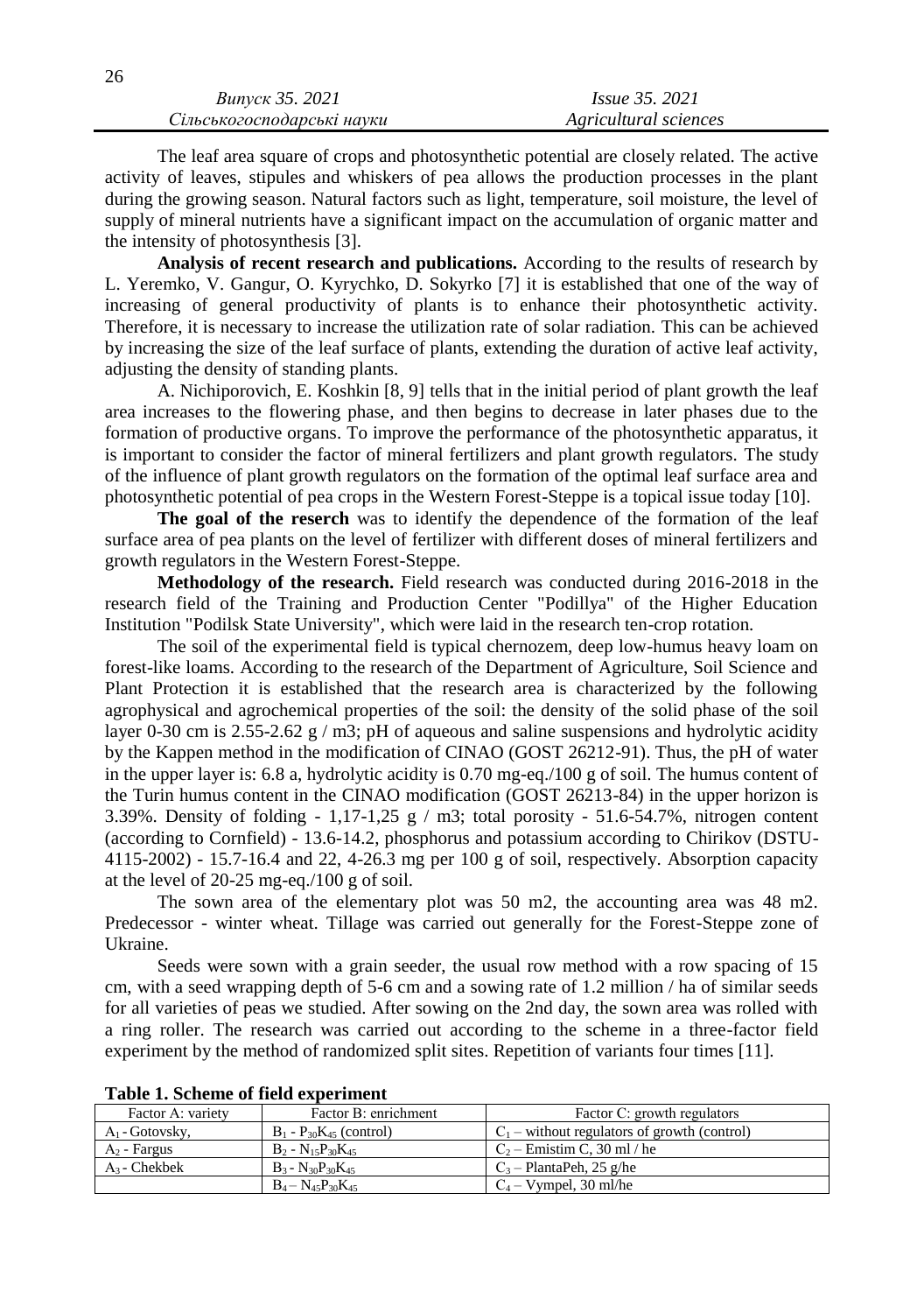**Research results.** Effects on the photosynthesis of nitrogen, phosphorus and potassium are of great interest to many scientists. The action of nitrogen enhances the synthesis of the compound of protein and chlorophyll, provides a more complete use of assimilants and promotes their better formation. In particular, potassium increases the intensity of photosynthesis. Phosphorus promotes faster development of the root system of the plant. But the intensity of photosynthesis may decrease not only due to lack of mineral elements, but also due to an excess of one of them [12].

It was found that in the control version  $(P_{30}K_{45})$  and without using of plant growth regulators, the dynamics of leaf surface area in the studied pea varieties was the lowest during 2016 - 2018.

Examining the area of the assimilation surface in the microstage BBSN 12-13, we found its growth with increasing doses of nitrogen. If in the variant of fertilizer  $P_{30}K_{45}$  (control) the leaf surface area in the pea variety Gotovsky was  $11.6 \text{ cm}^2$  / plant, Chekbek -  $14.7 \text{ cm}^2$  / plant and Fargus -  $10.3 \text{ cm}^2$  / plant, then in the areas where mineral fertilizers were applied fertilizers in doses  $N_{15}P_{30}K_{45}$ , the assimilation surface area increased to 13.3; 16.3 and 11.5 cm<sup>2</sup> / plant, respectively.

After application of  $N_{30}$  and  $N_{45}$  nitrogen, the leaf surface index increased by an average of  $1.2 - 1.9$  cm<sup>2</sup> / plant, depending on the variety (Table 2).

|              |               | Factor A |                                     |         |       |           |       |       |       |       |
|--------------|---------------|----------|-------------------------------------|---------|-------|-----------|-------|-------|-------|-------|
| C            |               | Gotovsky |                                     | Chekbek |       | Fargus    |       |       |       |       |
| Factor B     | <b>Factor</b> |          | Development phase (on a scale) BBCH |         |       |           |       |       |       |       |
|              |               | 51-59    | 60-69                               | 70-79   | 51-59 | $60 - 69$ | 70-79 | 51-59 | 60-69 | 70-79 |
|              | I*            | 101,7    | 145,3                               | 71,8    | 113.5 | 179,7     | 97,4  | 93,5  | 136.5 | 64,8  |
|              | $\Pi^*$       | 102,2    | 176,4                               | 85,0    | 114,4 | 218,3     | 117,1 | 94.3  | 167,2 | 77,9  |
|              | $III*$        | 103,3    | 200,1                               | 90,1    | 116.2 | 247,6     | 129,8 | 95,4  | 190,6 | 83,3  |
|              | $IV^*$        | 105,1    | 218,0                               | 96,7    | 118.5 | 269,7     | 140.7 | 96,7  | 208.1 | 89,9  |
| $\mathbf{I}$ | I*            | 119,5    | 173.3                               | 84,5    | 133.7 | 209,5     | 110.7 | 109,9 | 163,0 | 76,3  |
|              | $\Pi^*$       | 124,7    | 219,2                               | 102,7   | 140.5 | 263,3     | 137,8 | 114,7 | 208,1 | 97,1  |
|              | $III*$        | 128,2    | 226,9                               | 110,5   | 143,8 | 272,4     | 142,9 | 117,9 | 215,4 | 101,2 |
|              | $IV^*$        | 134,6    | 243,7                               | 119,0   | 150.9 | 292,5     | 153,4 | 123,8 | 231,7 | 109,1 |
| Ш            | T*            | 133,5    | 214,9                               | 108.5   | 149,4 | 255,7     | 136.7 | 122,9 | 203,4 | 96,4  |
|              | $\Pi^*$       | 138,8    | 273.1                               | 135,4   | 156,1 | 329,1     | 172,1 | 127,8 | 260,6 | 124,8 |
|              | $III*$        | 144,9    | 281,4                               | 141,3   | 162,8 | 337,2     | 178,2 | 133,3 | 268.5 | 130,0 |
|              | $IV*$         | 152,2    | 290,3                               | 147,2   | 170.8 | 353,8     | 184,7 | 140,1 | 276,8 | 135,2 |
| IV           | $I^*$         | 135,9    | 270,0                               | 134,2   | 153,1 | 323,8     | 170,5 | 125,3 | 258,0 | 124,0 |
|              | $\Pi^*$       | 144,2    | 330,2                               | 163.9   | 162,4 | 394,5     | 205,9 | 132,9 | 317,0 | 150,7 |
|              | $III*$        | 152,2    | 340,9                               | 167,0   | 171,5 | 407,5     | 211,7 | 140,2 | 327,1 | 153,4 |
|              | $IV^*$        | 154,7    | 347,2                               | 173.9   | 174,1 | 415,1     | 217,4 | 142,5 | 333.2 | 159.7 |

# **Table 2. Dynamics of the leaf surface area of pea plants depending on the influence of mineral fertilizers and plant growth regulators, cm<sup>2</sup> / plant (average for 2016 - 2018)**

Примітка: І - P30K45 (control), ІІ - N15P30K45, ІІІ - N30P30K45, ІV - N45P30K<sup>45</sup>

І\* - without processing (control), ІІ\* - PlantaPeh, ІІІ\* - Emistym С, IV\* - Vympel

In the optimal weather conditions of 2016-2017, the leaf surface area of pea plants was the best. But on average over three years on the fertilizer variants  $N_{15}P_{30}K_{45}$  in combination with the plant growth regulator PlantaPeg in the varieties Gotovsky (control), Chekbek and Fargus the assimilation floor area was  $124.7 \text{ cm}^2$  / plant,  $140.5 \text{ cm}^2$  / plant and  $114.7 \text{ cm}^2$  / plant. After the application of the growth regulator Emistim C and the same dose of mineral fertilizers, these indicators increased insignificantly by only 8-10.1 cm<sup>2</sup> / plant, and after the application of the growth regulator Vimpel - by  $13.9$ -17.2 cm<sup>2</sup> / plantWith increasing doses of mineral nitrogen to  $N_{30}$  and  $N_{45}$ , the area of assimilation surface of plants of our studied pea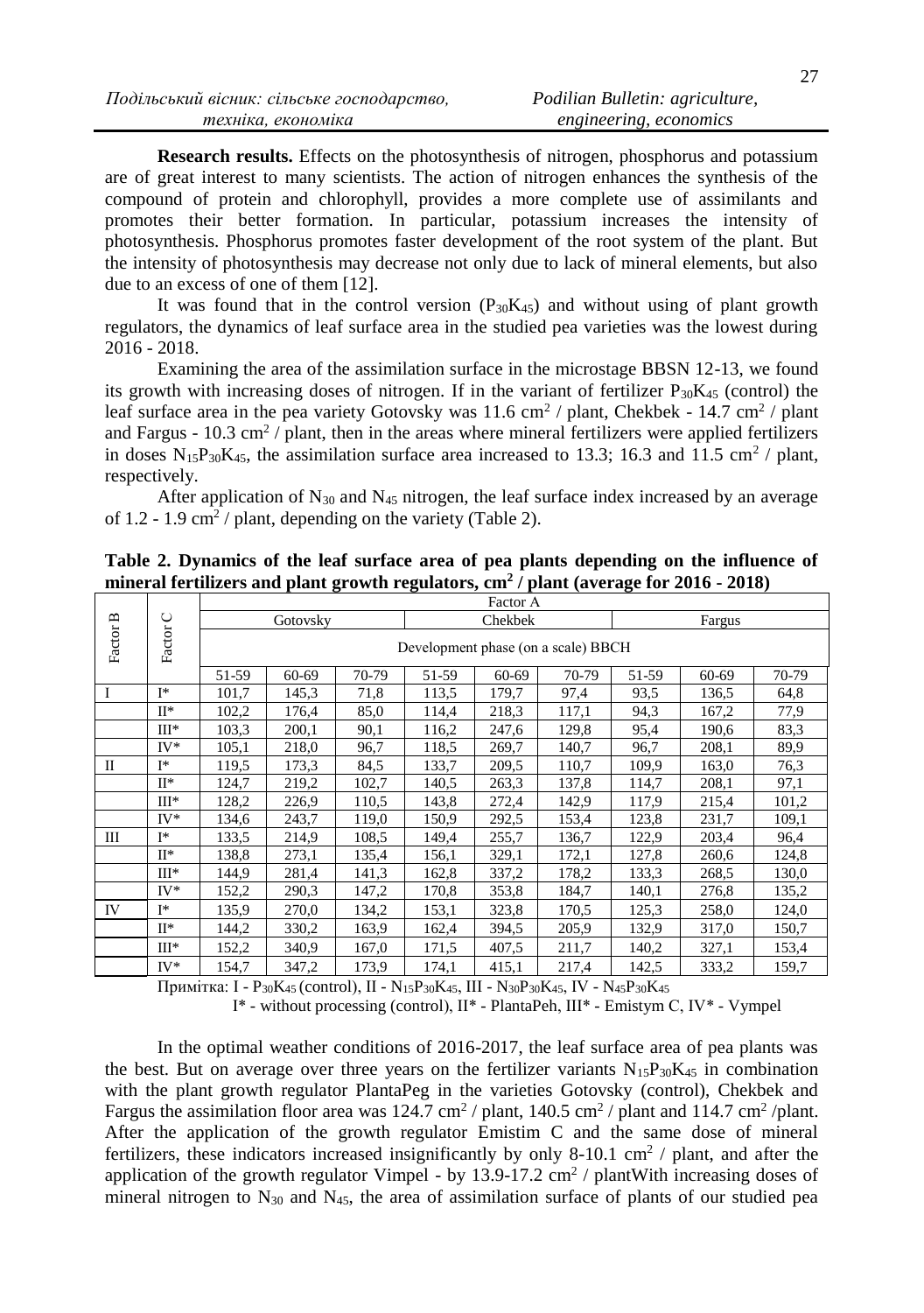varieties increased by an average of 31.3 - 33.7%.

Analyzing the dynamics of the formation of leaves, stipules and whiskers, we can note the maximum area of the assimilation surface in the phase of full flowering, ie in microstages BBCH 60-69 on all fertilizer options. Thus, in the variant without nitrogen  $(P_{30}K_{45})$  in this microstage (full flowering) the leaf surface index was  $145.3$ , 179.7 and  $136.5 \text{ cm}^2$  / plant for Gotovsky, Chekbek and Fargus varieties, respectively. After spraying with PlantaPeg, Emistim C and Vimpel growth regulators for three years, the assimilation surface area increased to 176.4-254.7; 218.3-257.6 and 136.5 -194.6 cm<sup>2</sup> / plant, respectively.

On the feeding variant  $N_{15}P_{30}K_{45}$  and without ristregulators (control) the leaf surface area increased by  $26.5-29.7 \text{ cm}^2$  / plant, and after the application of these drugs by another 68.7-83.0 cm<sup>2</sup> / plant, depending on the varietal characteristics of peas . A similar tendency to increase the leaf surface area in pea plants of Gotovsky, Chekbek and Fargus varieties was obtained after the application of mineral fertilizers in the dose of  $N_{30}P_{30}K_{45}$  in combination with plant regulators PlantaPeg, Emistim C and Vimpel. In the same variant of fertilizer, the highest value of the leaf surface area was recorded in the variety Chekbek  $329.1 - 353.8$  cm<sup>2</sup> / plant, which is  $28.7 - 38.4\%$ more compared to the control variant. In the Gotovsky variety, the assimilation surface area ranged from 273.1-317.5 cm<sup>2</sup> / plant, depending on growth regulators, which is  $27.1$ -35.1% more than the control. Under the action of the same fertilizer composition for the variety Fargus, the leaf surface area was in the range of  $260.6-276.8$  cm<sup>2</sup>, which is  $28.1 - 36.1\%$  more than the control.

It was investigated that the application of mineral fertilizers in doses of  $N_{45}P_{30}K_{45}$  and after spraying crops with the growth regulator Vimpel in peas of the Checkbeck variety, the leaf surface area became the maximum - 415.1 cm<sup>2</sup> / plant. They were slightly smaller in the varieties Gotovsky -  $347.2 \text{ cm}^2$  / plant and Fargus -  $333.2 \text{ cm}^2$  / plant. After application of the same dose of mineral fertilizers and spraying of crops with PlantaPeg and Emistim C regulators in Chekbek variety the assimilation surface area was  $394.5 \text{ cm}^2$  / plant and  $407.5 \text{ cm}^2$  / plant, in Gotovsky variety - 330.2 and 340.9 cm<sup>2</sup> / plant and in the variety Fargus - 317.0 and 327.1 cm<sup>2</sup> / plant.

It was found that the area of pea leaves in the microstages BBCH 70-79 significantly decreased, due to the biological characteristics of the culture. Increased outflow of plastic substances from the vegetative organs into the seeds caused the death of the lower tiers of leaves during the ripening of pea crops. The assimilation surface area in these microstages decreased by an average of 49.7-51.2% for the cultivar Gotovsky, by 52.6-54.2% for the cultivar Chekbek and by 46.8-48.0% for the cultivar Fargus, depending on from the introduction of different doses of mineral nitrogen. On the variants where the growth regulator Vimpel was used in combination with mineral fertilizers at the dose of  $N_{45}P_{30}K_{45}$ , the leaf surface area was the largest and amounted to 173.9 cm<sup>2</sup> / plant in the variety Gotovsky, 217.4  $\text{cm}^2$  / plant in the variety Checkback and 159.7 cm<sup>2</sup> / plant in the variety Fargus. We investigated a slight decrease in leaf surface area only after spraying plants with PlantaPeg and Emistim C on average by 2.7 - 11.5 cm<sup>2</sup> / plant, depending on the variety.

The biological yield of crops, including peas, depends on many factors. Field germination of crops, preservation of plant density before harvest, symbiotic potential, assimilation surface size, intensity of photosynthesis in leaves and stipules, accumulation of dry matter, ultimately affect their productivity [13, 14, 15].

Over the years of research we have a serious task to study and compare the biological yield of modern varieties of peas with different doses of mineral fertilizers and growth regulators in the Western Forest-Steppe (Table 2).

On average for 2016-2018, the yield of pea grain in the control variants  $(P_{30}K_{45})$  and without treatment of plants with growth regulators was  $2.11$  t / ha in the pea variety Gotovsky,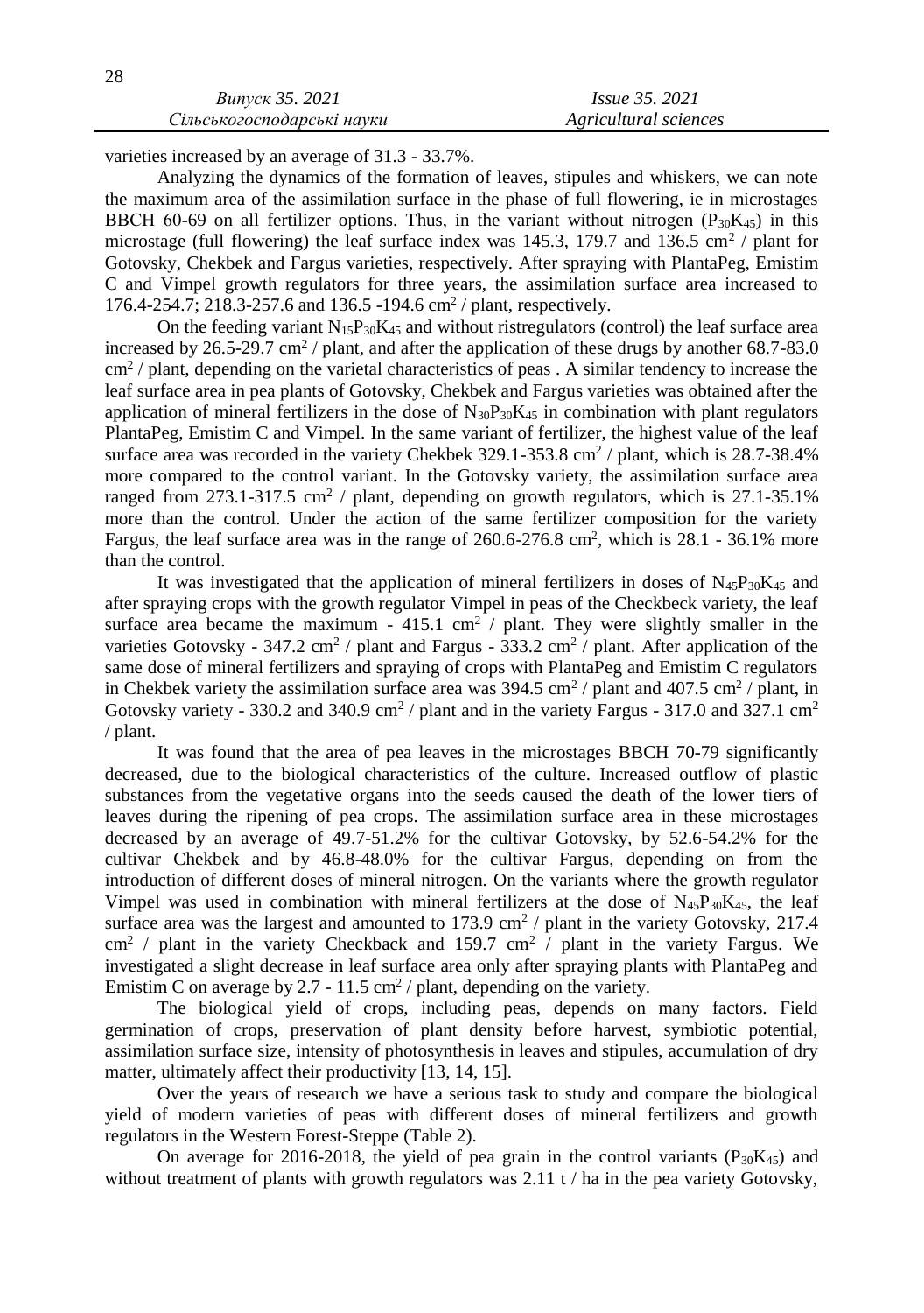in the varieties Chekbek and Fargus 2.68 t / he and 1.82 t / he, respectively

| Factor B                 | Factor C                     | Factor A |         |        |  |
|--------------------------|------------------------------|----------|---------|--------|--|
|                          |                              | Gotovkiy | Chekbek | Farbus |  |
| $P_{30}K_{45}$ (control) | Without processing (control) | 2,11     | 2,68    | 1,82   |  |
|                          | PlantaPeh                    | 2,55     | 3,05    | 2,42   |  |
|                          | Emistym C                    | 2,74     | 3,18    | 2,51   |  |
|                          | Vympel                       | 2,85     | 3,31    | 2,64   |  |
| $N_{15}P_{30}K_{45}$     | Without processing (control) | 2,67     | 3,23    | 2,50   |  |
|                          | PlantaPeh                    | 3,17     | 3,75    | 2,95   |  |
|                          | Emistym C                    | 3,34     | 3,87    | 3,06   |  |
|                          | Vympel                       | 3,53     | 3,97    | 3,15   |  |
| $N_{30}P_{30}K_{45}$     | Without processing (control) | 3,08     | 3,47    | 2,84   |  |
|                          | PlantaPeh                    | 3,60     | 4,00    | 3,13   |  |
|                          | Emistym C                    | 3,71     | 4,15    | 3,22   |  |
|                          | Vympel                       | 3,79     | 4,32    | 3,30   |  |
| $N_{45}P_{30}K_{45}$     | Without processing (control) | 2,98     | 3,00    | 2,48   |  |
|                          | PlantaPeh                    | 3,28     | 3,34    | 3,01   |  |
|                          | Emistym C                    | 3,42     | 3,60    | 3,13   |  |
|                          | Vympel                       | 3.52     | 3,70    | 3,21   |  |
|                          | $HIP_{05}$ factor A          | 0,035    |         |        |  |
|                          | $HIP_{05}$ factor $B$        | 0,040    |         |        |  |
|                          | $HIP_{05}$ factor $C$        | 0,040    |         |        |  |

**Table 2. Pea grain yield depending on fertilization with mineral fertilizers and growth regulators, t / he (average for 2016-2018)**

In the areas where the PlantaPeg growth regulator was used, the yield increased to 2.55- 3.05 t / he, under the action of the Emistim C regulator to 2.74-3.05 t / he and under the action of the Vimpel regulator to 2.85-3.31 t / he depending on the variety. Increasing the doses of mineral fertilizer to N15P30K45 provided an increase in yield by an average of 0.56-0.63 t / he on options without spraying with growth regulators. In the crops of the varieties studied by us where these drugs were used, these indicators increased by 0.65-0.86 t / he.

The maximum grain yield of Pea variety Chekbek - 4.32 t / ha, observed in areas where mineral fertilizers were applied in doses  $N_{30}P_{30}K_{45}$  in combination with the growth regulator Vimpel, for varieties Gotovsky and Fargus, these figures were 3.79 t / ha and 3, respectively. 3 t / ha. Yields were slightly lower due to the actions of Emistim C and PlantPeg regulators. Thus, for peas of the Chekbek variety the yield was at the level of  $4.0\n-4.15$  t / ha, for the Gotovsky variety 3.60-3.71 t / ha and for peas of the Fargus variety 3.13-3.22 t / ha.

**Conclusions.** The study of the impact of different doses of mineral fertilizers in combination with growth regulators in a single technological process during 2016-2018 showed that the effect of each of the factors depended on the effectiveness of their interaction. Therefore, in the variants where nitrogen fertilizers were applied, the leaf surface area was larger, as the action of nitrogen increased the synthesis of protein and chlorophyll and provided more complete use of assimilants, which had a positive effect on pea grain yields Gotovsky, Chekbek and Fargus.

### **References**

1. Pilipenko V.S., Kalenskaya, S.M. (2017). Leaf surface area and photosynthetic potential of pea plants depending on fertilizer and seed inoculation. *Bulletin of Agricultural Science, № 4,* 17–22. Access mode: http://nbuv.gov.ua/UJRN/vaan\_2017\_4\_5.Razaq, M., Zhang, P., Shen, H., & Salahuddin. (2017). Influence of nitrogen and phosphorous on the growth and root morphology of Acer mono. PLOS ONE, 12 (2), e0171321. DOI: <https://doi.org/10.1371/journal.pone.0171321>

2. Di Paolo, E., Garofalo, P., & Rinaldi, M. (2015). Irrigation and nitrogen fertilization